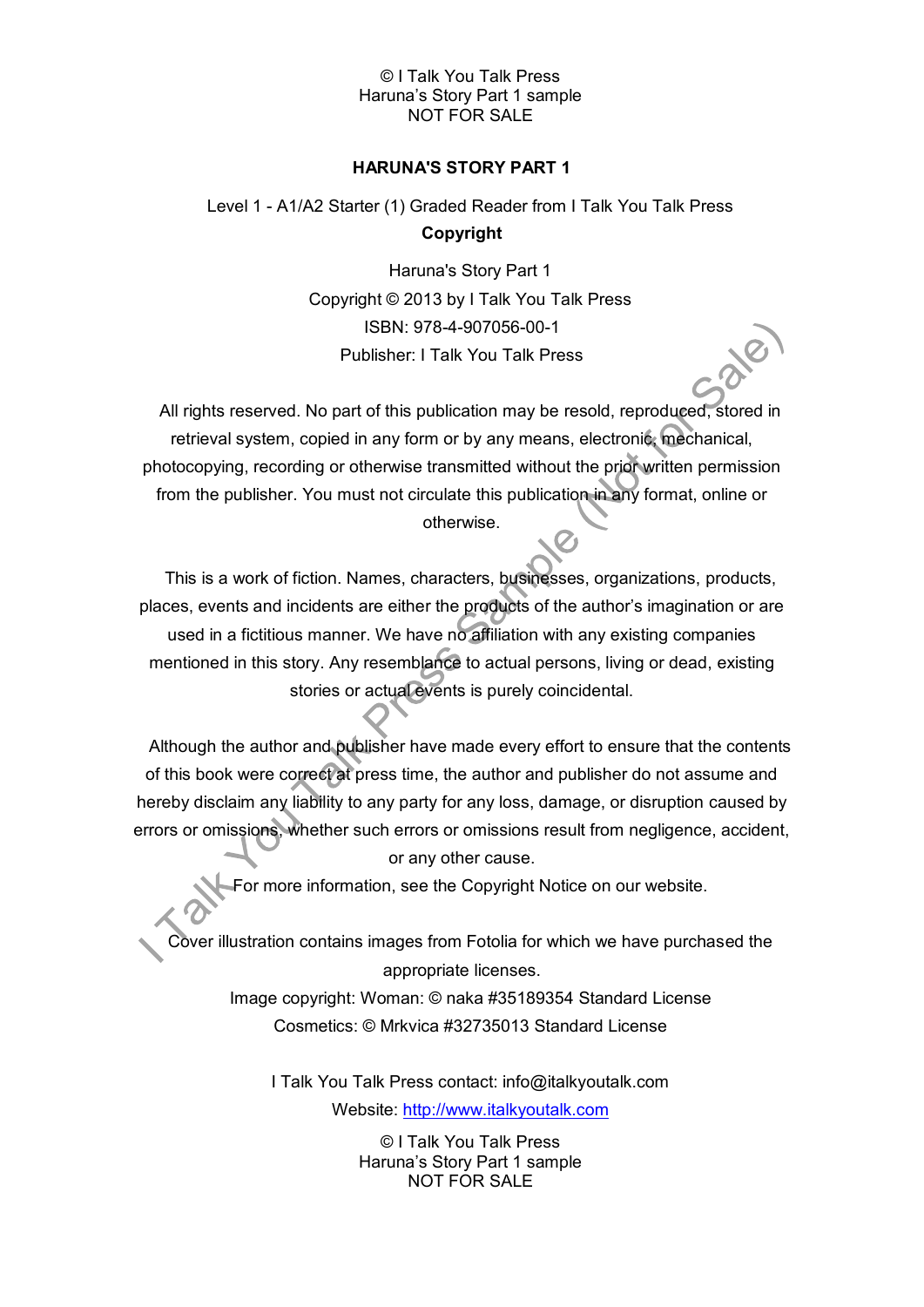# © I Talk You Talk Press Haruna's Story Part 1 sample NOT FOR SALE

#### **Important!**

In this story, there are some Japanese words.

The Japanese words are

1. shacho = Company President/CEO

2. kacho = section manager

3. san = Mr/Ms (E.g. Tanaka san = Mr. Tanaka)

4. sensei = teacher

#### **Introduction**

Sale

**Nice Ume-leaf Cosmetics** is a very famous cosmetics company in Japan. The quality of the products is very high. The company sells cosmetics in all the large department stores in Japan. The president, Takahashi shacho, wants to start selling the cosmetics in other countries. He wants to open a shop in the USA, so the staff at *Nice Ume-leaf Cosmetics* must learn to speak English.

**Haruna Yamane** is from Shimane, Japan. She is twenty-seven. She works for *Nice Ume-leaf Cosmetics* in Tokyo. She likes her job very much. She moved to Tokyo from Shimane when she was eighteen years old. After she graduated from university, she started working in the cosmetics company. She likes cosmetics and fashion very much.

**Kana Matsumoto** is from Tokyo. She is thirty. She is Haruna's co-worker. She wants to be a manager in the company in the future. She works very hard. Kana usually works on Saturdays and Sundays too. She often stays at work until 11:00pm.

# **Chapter One**

It is 7:30am on Monday morning. Haruna is on the train. She is going to work. There are many people on the train, so she cannot sit down. She has to stand up. It takes one hour to get to her office by train.

She arrives at her office at 8:30.

"Good morning Tanaka kacho," she says to her office manager, Mr. Tanaka.

"Good morning. Oh, Yamane san, we are going to have a meeting at 9:00am. It is a very important meeting," says Tanaka kacho*.*

"Yes, Tanaka kacho," says Haruna. "I understand."

Haruna sits at her desk and switches on her computer.

© I Talk You Talk Press Haruna's Story Part 1 sample NOT FOR SALE